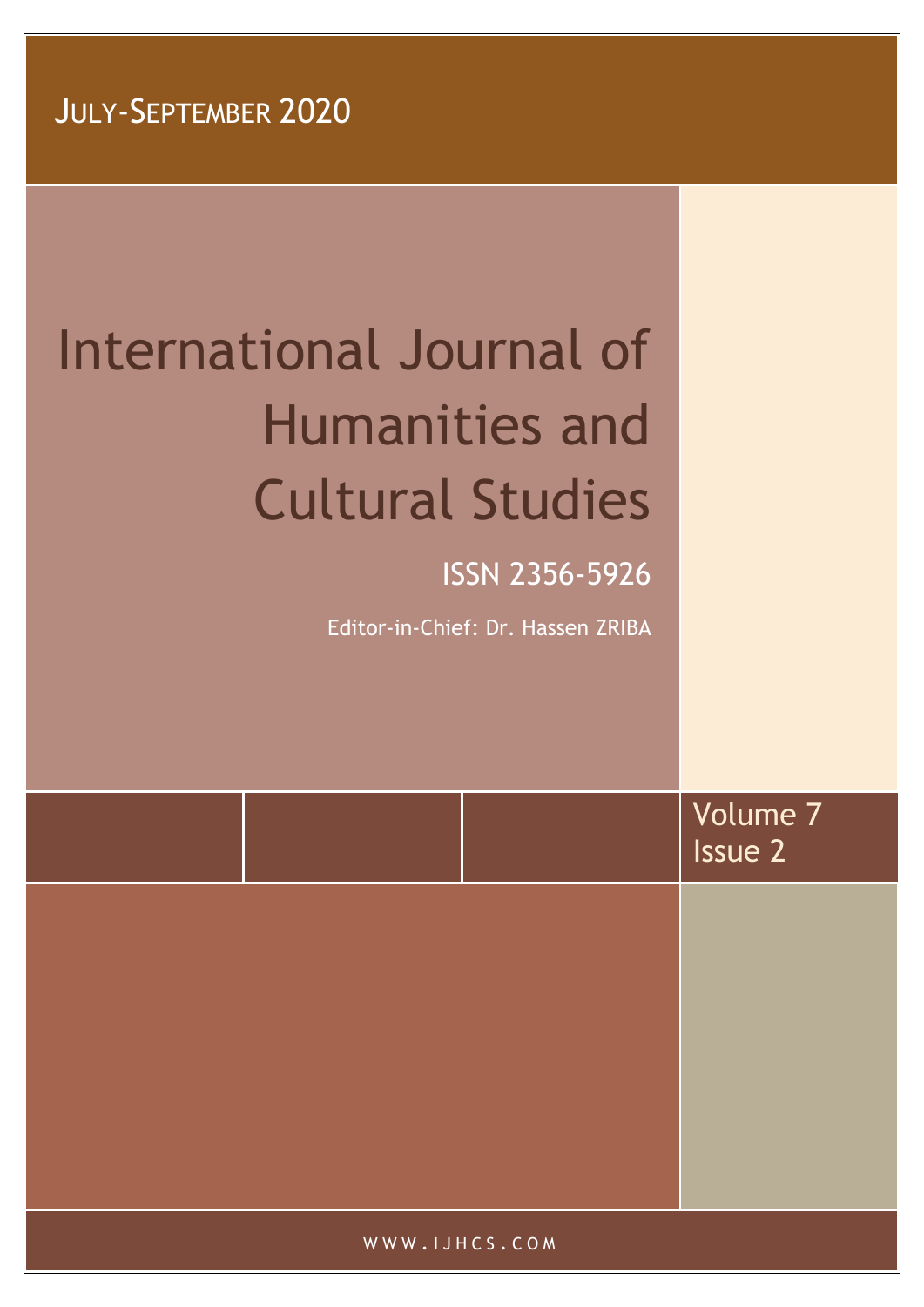## **Editorial Board**

# **Dr. Hassen Zriba Najoua Chalbi**

**Editor-in-Chief Managing Editor**

| <i><b>*Emeritus Professor Ralph Grillo</b></i>   | *Dr. Syed Zamanat Abbas                       |  |
|--------------------------------------------------|-----------------------------------------------|--|
| <b>University of Sussex, UK</b>                  | Salman Bin Abdulaziz University, Saudi        |  |
|                                                  | <b>Arabia</b>                                 |  |
| *Professor Muhammad Asif                         | *Dr. Santosh Kumar Behera                     |  |
| <b>Riphah International University, Pakistan</b> | Sidho-Kanho-Birsha University, India          |  |
| * Dr. Nizar Zouidi                               | *Dr. P. Prayer Elmo Raj                       |  |
| <b>University of Gafsa, Tunisia</b>              | Pachaiyappa's College, India                  |  |
| *Professor Pacha Malyadri                        | *Omid Akhavan                                 |  |
| Osmania University, Andhra Pradesh, India        | <b>Imam Ali University, Iran</b>              |  |
| <i><b>*Haron Bouras</b></i>                      | <i><b>*Loredana Terec-Vlad</b></i>            |  |
| Mohamed Cherif Messadia University, Souk-        | <b>Stefan cel Mare University, Romania</b>    |  |
| <b>Ahras Algeria</b>                             |                                               |  |
| *Professor Jason L. Powell                       | *Dr. Shama Adams                              |  |
| <b>University of Chester, UK</b>                 | <b>Curtin University, Australia</b>           |  |
| *Professor Ali H. Raddaoui                       | <i><b>*Mansour Amini</b></i>                  |  |
| <b>University of Wyoming, USA</b>                | <b>The Gulf College, Oman</b>                 |  |
| *Dr. Mohamed El-Kamel Bakari                     | *Mohd AB Malek Bin MD Shah                    |  |
| University of King Abdulaziz, Saudi Arabia       | Universiti Teknologi Mara, Malaysia           |  |
| *Dr. Solange Barros                              | *Mark B. Ulla                                 |  |
| <b>Federal University of Mato Grosso, Brazil</b> | FatherSaturninoUriosUniversity,               |  |
|                                                  | <b>Philipinnes</b>                            |  |
| *Dr. Salah Belhassen                             | * Dr. Anouar Bennani                          |  |
| <b>University of Gafsa, Tunisia</b>              | <b>University of Sfax, Tunisia</b>            |  |
| *Dr. Nodhar Hammami Ben Fradj                    | *Shuv Raj Rana Bhat                           |  |
| <b>University of Kairouan, Tunisia</b>           | Central Department of English Kirtipur,       |  |
|                                                  | Kathmandu, Nepal                              |  |
| *Dr. Arbind Kumar Choudhary                      | *Erika Ashley Couto                           |  |
| Rangachahi College, Majuli , Assam, India        | <b>University of Concordia, Canada</b>        |  |
| *Dr. Amitabh Vikram Dwivedi                      | *Md. Amir Hossain                             |  |
| University of Shri Mata Vaishno Devi, India      | <b>IBAIS University, Bangladesh</b>           |  |
| *Dr. Baliram Namdev Gaikwad                      | * Dr. Elvan Mutlu                             |  |
| <b>University of Mumbai, India</b>               | <b>University of Kent, UK</b>                 |  |
| *Dr. Abdullah Gharbavi                           | *Syed S. Uddin-Ahmed                          |  |
| <b>Payame Noor University, Iran</b>              | <b>St. John's University, USA</b>             |  |
| *Dr. Al Sayed Mohamed Aly Ismail                 | * Mansour Amini                               |  |
| <b>Bin Abdualziz University, Saudi Arabia</b>    | The Gulf College, Oman                        |  |
| *Dr. Nidhi Kesari                                | * Nick J. Sciullo                             |  |
| <b>University of Delhi, India</b>                | <b>Georgia State University, USA</b>          |  |
| *Dr. Raghvendra Kumar                            | <i><b>*Javed Akhter</b></i>                   |  |
| <b>LNCT Group of College Jabalpur, India</b>     | University of Balochistan Quetta Balochistan, |  |
|                                                  | <b>Pakistan</b>                               |  |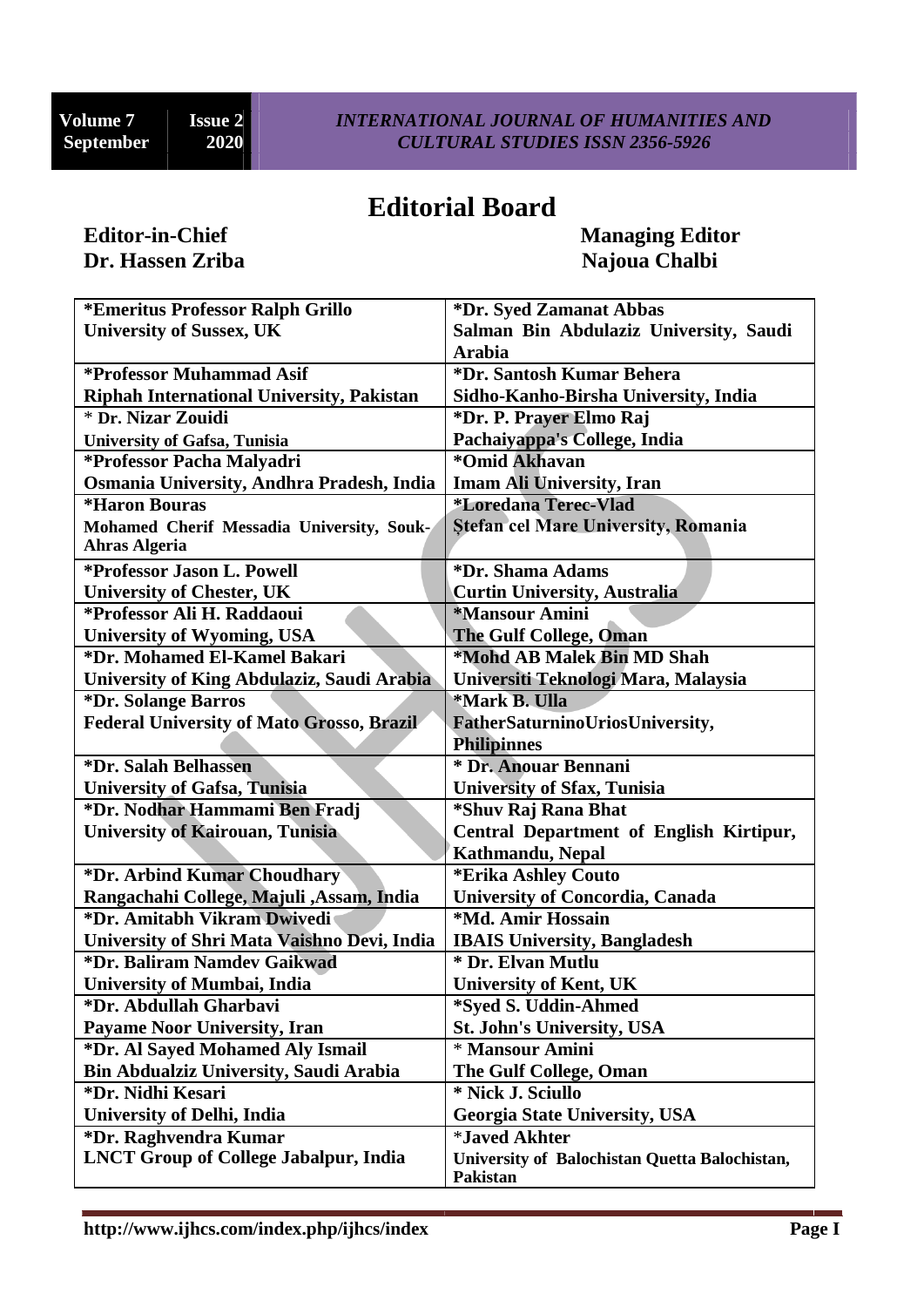#### **Volume 7 ISSUE 2 INTERNATIONAL JOURNAL OF HUMANITIES AND**<br>**CULTURAL STUDIES ISSN 2356-5926 September 2020** *CULTURAL STUDIES ISSN 2356-5926*

| *Dr. Chuka Fred Ononye                           | *Shataw Naseri                          |  |
|--------------------------------------------------|-----------------------------------------|--|
| Alvan Ikoku Federal College of Education,        | University of Shahid Beheshti in Iran   |  |
| <b>Nigeria</b>                                   |                                         |  |
| * Dr. Abdelhak Mejri                             | *Manoj Kr. Mukherjee                    |  |
| Institut Supérieur des Langues, Tunis,           | Visva Bharati University, Santiniketan, |  |
| <b>Tunisia</b>                                   | West Bengal, India                      |  |
|                                                  |                                         |  |
| *Dr. Taher Ben Khalifa                           | Dr. Hassen Rebhi                        |  |
| <b>Vocational</b><br><b>AlQunfudahIndustrial</b> | <b>University of Gafsa, Tunisia</b>     |  |
| Institute, KSA, Saudi Arabia                     |                                         |  |
|                                                  |                                         |  |
|                                                  |                                         |  |
| *Dr. Abdelkader Ben Rhit                         |                                         |  |
| <b>University of Mannouba, Tunisia</b>           |                                         |  |
|                                                  |                                         |  |
|                                                  |                                         |  |
|                                                  |                                         |  |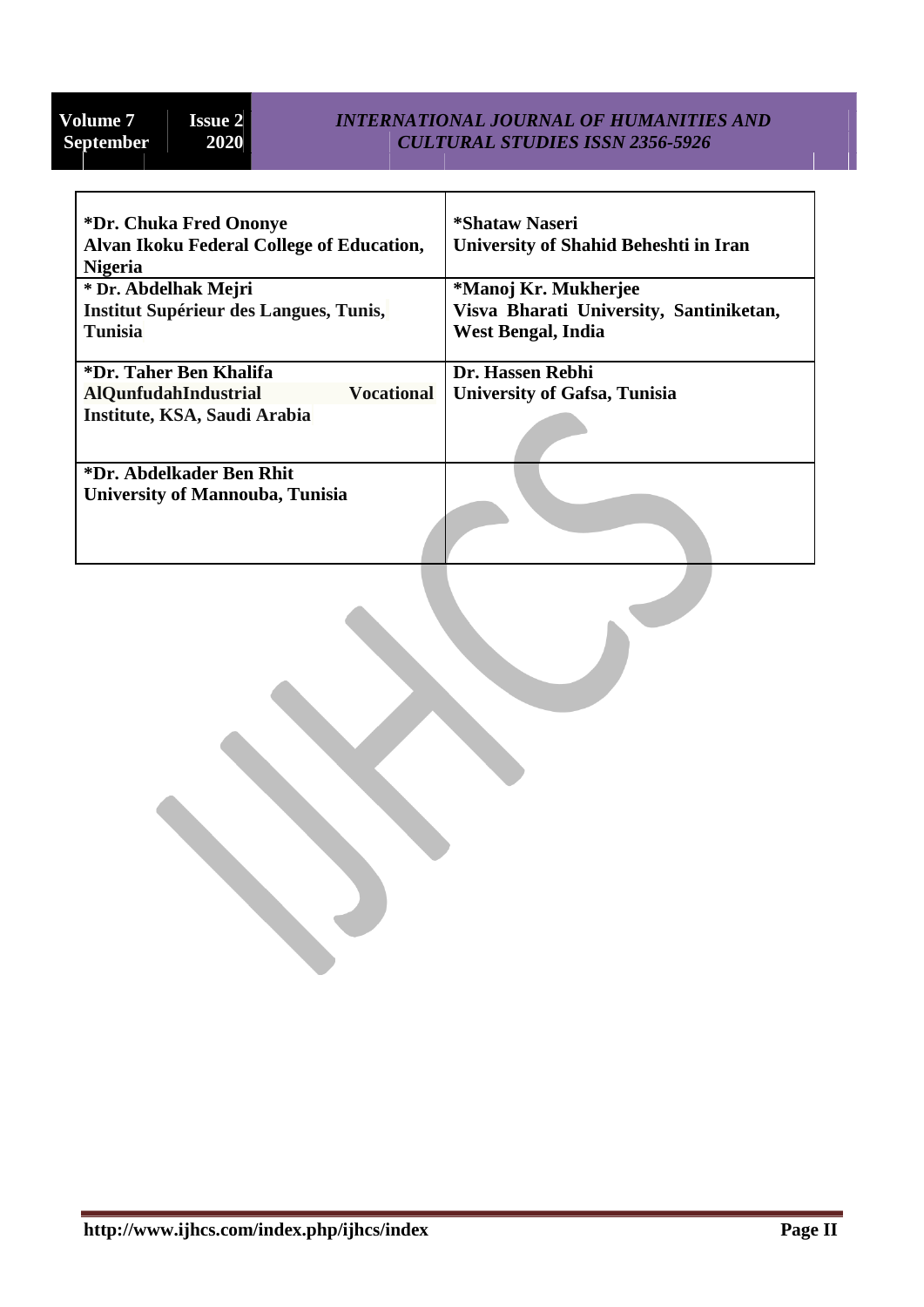#### **Volume 7 ISSUE 2 INTERNATIONAL JOURNAL OF HUMANITIES AND**<br>**CULTURAL STUDIES ISSN 2356-5926 September 2020** *CULTURAL STUDIES ISSN 2356-5926*

#### **Table of Contents**

| <b>Editorial.</b>                                                                                                                                                                                          |
|------------------------------------------------------------------------------------------------------------------------------------------------------------------------------------------------------------|
| 1) A Comparative Genre Analysis of Medical Research Article Introductions Written in English:<br>The Case of La Tunisie Médicale (Tunis Med) and the Journal of the American Medical Association<br>(JAMA) |
|                                                                                                                                                                                                            |
| 2) Electrification décentralisée : Tendances technologiques et enjeux d'adaptation dans le<br>Département de l'Alibori au Bénin                                                                            |
|                                                                                                                                                                                                            |
| 3) Distorsions morphosyntaxiques et sémantiques comme marque de résistance dans les œuvres de<br>zadizaourou : l'exemple de L'œil et La Tignasse                                                           |
| 29                                                                                                                                                                                                         |
| 4) Home, Memory, Identity, and History in Contemporary Lebanese-Australian Diaspora<br>Writing: A Study of Jad El Hage's The Last Migration (2002)                                                         |
|                                                                                                                                                                                                            |
| 5) Reconfigured Time in A Midsummer Night's Dream: tempus longum or tempus commodum?                                                                                                                       |
| 6) The Ushering Violence of the Modern Nation-State in Radwa Ashour's<br>قيد ثلاث نطاد رغ [ygolirT adanarG ehT]<br>.68                                                                                     |
|                                                                                                                                                                                                            |
| 7) Book Review: Semantics<br>.85                                                                                                                                                                           |
|                                                                                                                                                                                                            |
| 8) Women and the Indonesian Folktales: Gender Perspective                                                                                                                                                  |